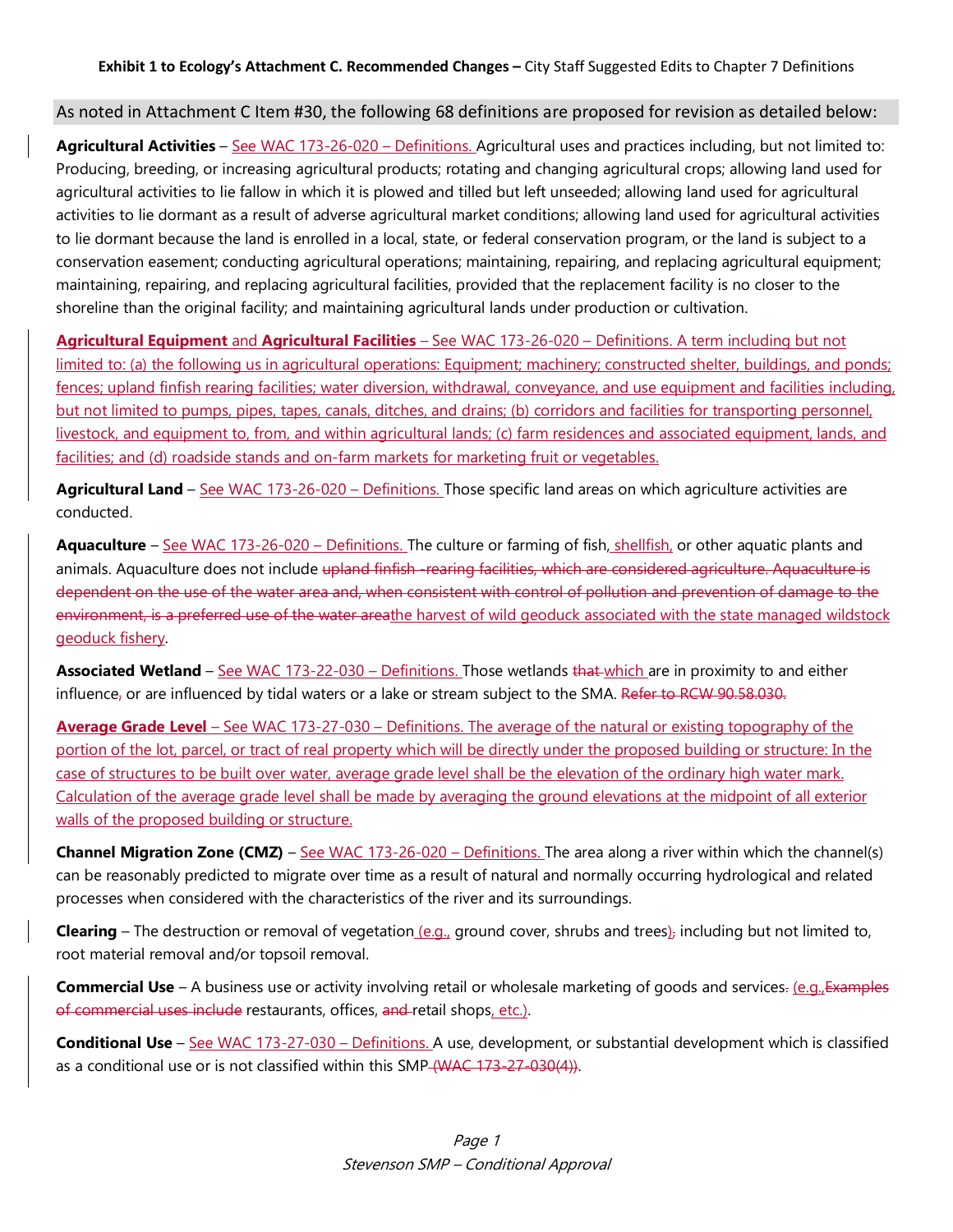## **Critical Areas** – See SMC 18.13.010 – Definitions and WAC 173-26-020 – Definitions.

**Development** – See RCW 90.58.030 – Definitions and Concepts and WAC 173-27-030 – Definitions. A use consisting of the construction or exterior alteration of structures; dredging; drilling; dumping; filling; removal of any sand, gravel, or minerals; bulkheading; driving of piling; placing of obstructions; or any project of a permanent or temporary nature which interferes with the normal public use of the surface of the waters overlying lands subject to the SMA of the state subject to Chapter 90.58 RCW at any state of water level (RCW 90.58.030(3d3a)). "Development" does not include dismantling or removing structures if there is no other associated development or redevelopment.

**Ecological Function** or **Shoreline Function** – See WAC 173-26-020 – Definitions. The work performed or the role played by the physical, chemical, and biological processes that contribute to the maintenance of the aquatic and terrestrial environments that constitute the shoreline's natural ecosystem.

**Ecosystem-wide Processes** – See WAC 173-26-020 – Definitions. The suite of naturally occurring physical and geologic processes of erosion, transport, and deposition; and specific chemical processes that shape landforms within a specific shoreline ecosystem and determine both the types of habitat and the associated ecological functions.

**Fair Market Value** – See WAC 173-27-030 – Definitions. The open market bid price for conducting the work, using the equipment and facilities, and purchase of the goods, services and materials necessary to accomplish the development. This would normally equate to the cost of hiring a contractor to undertake the development from start to finish, including the cost of labor, materials, equipment and facility usage, transportation and contractor overhead and profit. The fair market value of the development shall include the fair market value of any donated, contributed or found labor, equipment or materials (WAC 173-27-030(8)).

**Feasible** – See WAC 173-26-020 – Definitions. For the purpose of this SMP, that an action (e.g., a development project, mitigation, or preservation requirement, etc.) meets all of the following conditions: (a) the action can be accomplished with technologies and methods that have been used in the past in similar circumstances, or studies or tests have demonstrated in similar circumstances that such approaches are currently available and likely to achieve the intended results; (b) the action provides a reasonable likelihood of achieving its intended purpose; and (c) the action does not physically preclude achieving the project's primary intended legal use. In cases where this SMP requires certain actions are required unless they are infeasible, the burden of proving infeasibility is on the applicant. In determining an action's infeasibility, the City and State may weigh the action's relative public costs and public benefits, considered in the short- and long-term time frames.

**Fill** – See WAC 173-26-020 – Definitions. The addition of soil, sand, rock, gravel, sediment, earth retaining structure, or other material to an area waterward of the OHWM, in wetlands, or on shorelands in a manner that raises the elevation or creates dry land.

**Fish and Wildlife Habitat Conservation Areas** – See SMC 18.13.010 – Definitions.Areas that serve a critical role in sustaining needed habitats and species for the functional integrity of the ecosystem, and which, if altered, may reduce the likelihood that the species will persist over the long term. These areas may include, but are not limited to, rare or vulnerable ecological systems, communities, and habitat or habitat elements including seasonal ranges, breeding habitat, winter range, and movement corridors; and areas with high relative population density or species richness. These areas may also include locally important habitats and species. Fish and wildlife habitat conservation areas do not include such artificial features or constructs as irrigation delivery systems, irrigation infrastructure, irrigation canals, or drainage ditches that lie within the boundaries of, and are maintained by, a port district or an irrigation district or company.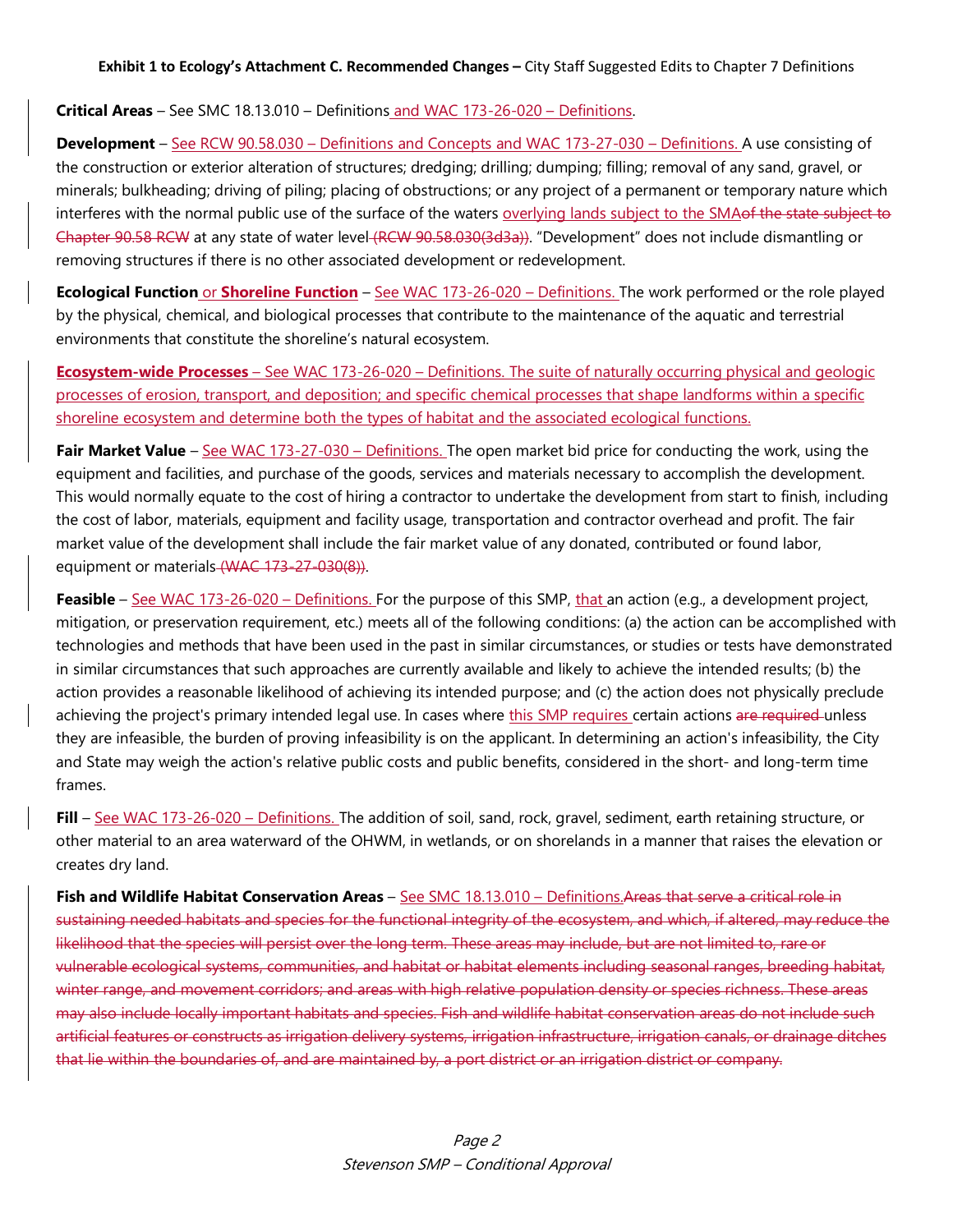**Exhibit 1 to Ecology's Attachment C. Recommended Changes –** City Staff Suggested Edits to Chapter 7 Definitions

**Floating Home** – See WAC 173-26-020 – Definitions. A single-family dwelling unit constructed on a float, that is moored, anchored, or otherwise secured in waters, and is not a vessel, even though it may be capable of being towed.

**Flood** or **Flooding** – See SMC 18.13.010 – Definitions. A general and temporary condition of partial or complete inundation of normally dry land areas from: 1. the overflow of inland or tidal waters; 2. the unusual and rapid accumulation or runoff of surface waters from any sources.

**Floodplain** or **Flood Plain**– See WAC 173-22-030 – Definitions and WAC 173-26-020 – Definitions. An area term synonymous with 100-year floodplain and means the land area susceptible to being-inundationed by stream derived waters with a 1 percent chance of being equaled or exceeded in any given year. The limits of this area are is based on flood regulation ordinance maps or a reasonable method that which meets the objectives of the SMA (WAC 173-26-020).

Gangway – A walkway that connects a pier to a dock<sub></sub>, often used in areas where the water level changes because of tidal or seasonal variations.

**Garden** – An area devoted to the cultivation of soil or production of crops in a manner incidental and subordinate to the principal use of the property. Examples include (e.g., private residential gardens, community gardens, and or pea patches associated with a public park, etc.).

**Geologically Hazardous Areas** – See SMC 18.13.010 – Definitions.Areas that because of their susceptibility to erosion, sliding, earthquake, or other geological events (as designated by WAC 365-190-080(4)) may not be suited to development consistent with public health, safety or environmental standards. Types of geologically hazardous areas include erosion, landslide, seismic, volcanic hazards, and mine.

**Geotechnical Report** or **Geotechnical Analysis** – See WAC 173-26-020 – Definitions. A scientific study or evaluation conducted by a qualified expert that includes a description of the ground and surface hydrology and geology, the affected land form and its susceptibility to mass wasting, erosion, and other geologic hazards or processes, conclusions and recommendations regarding the effect of the proposed development on geologic conditions, the adequacy of the site to be developed, the impacts of the proposed development, alternative approaches to the proposed development, and measures to mitigate potential site-specific and cumulative geological and hydrological impacts of the proposed development, including the potential adverse impacts to adjacent and down-current properties. Geotechnical reports shall conform to accepted technical standards and must be prepared by qualified professional engineers or geologists who have professional expertise about the regional and local shoreline geology and processes.

**Grading** – See WAC 173-26-020 – Definitions. The movement or redistribution of the soil, sand, rock, gravel, sediment or other material on a site in a manner that alters the natural contour of the land.

**Height** – See WAC 173-27-030 – Definitions. A measurement from average grade level to the highest point of a structure: Provided, That television antennas, chimneys, and similar appurtenances shall not be used in calculating height, except where such appurtenances obstruct the view of the shoreline of a substantial number of residences on areas adjoining such shorelines; Provided further, That temporary construction equipment is excluded in this calculation.

**May** – See WAC 173-26-020 – Definitions. The action is acceptable, provided it conforms to the provisions of this SMP.

**Modification** or **Shoreline Modification** – See WAC 173-26-020 – Definitions. Those actions that modify the physical configuration or qualities of the shoreline area, usually through the construction of a physical element (e.g., dike, breakwater, pier, weir, dredged basin, fill, bulkhead, er-other shoreline structure, etc.) or other actions (e.g., clearing, grading, application of chemicals, etc.).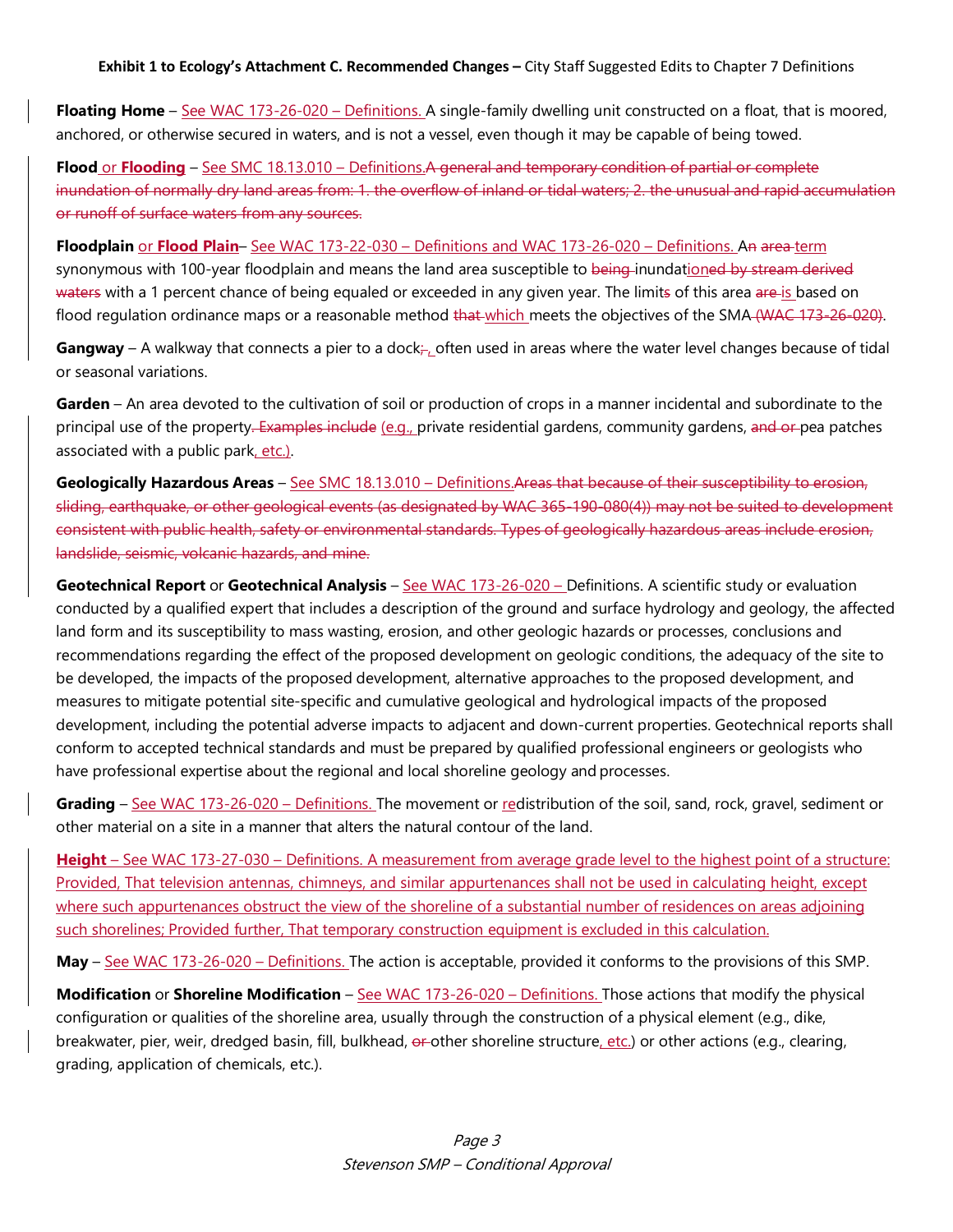**Exhibit 1 to Ecology's Attachment C. Recommended Changes –** City Staff Suggested Edits to Chapter 7 Definitions

**Mooring Buoy** – A floating object anchored to the bottom of a waterbody that to provides tie up capabilities for boats or watercraft.

**Must** – See WAC 173-26-020 – Definitions. A mandate; the action is required.

**Native**– See SMC 18.13.010 – Definitions.

**Natural or Existing Topography** – See WAC 173-27-030 – Definitions. The topography of the lot, parcel, or tract of real property immediately prior to any site preparation or grading, including excavation or filling.

**Nonwater-Oriented Use** – See WAC 173-26-020 – Definitions. Those uses that are not water-depended, water-related, or water enjoyment. Examples include professional offices, automobile sales or repair shops, mini-storage facilities, multifamily residential development, department stores and gas stations.

**Oregon White Oak Woodland –** A priority habitat involving stands of pure oak or oak/conifer associations where canopy coverage of the oak component of the stand is 25 percent; or where total canopy coverage of the stand is less than 25 percent, but oak accounts for at least 50 percent of the canopy coverage present. The latter is often referred to as an oak savanna. East of the Cascades, priority oak habitat is stands 5 acres in size. In urban or urbanizing areas, single oaks, or stands of oaks less than 1 acre, may also be considered priority habitat when found to be particularly valuable to fish and wildlife (i.e., they contain many cavities, have a large diameter at breast height [DBH], are used by priority species, or have a large canopy).

**Ordinary High Water Mark** or **OHWM** – See RCW 90.58.030 – Definitions and Concepts and WAC 173-22-030 –

Definitions. That mark that will be found by examining the bed and banks and ascertaining where the presence and action of waters are so common and usual, and so long continued in all ordinary years, as to mark upon the soil a character distinct from that of the abutting upland, in respect to vegetation as that condition existed on June 1, 1971, as it may have naturally changed thereafter, or as it may change thereafter in accordance with permits issued by a local government or Ecology: provided that in any area where the OHWM cannot be found, the OHWM adjoining salt water shall be the line of mean higher high tide and the OHWM adjoining fresh water shall be the line of mean high water.

**Pier** – An overwater structure that adjoinings the shoreline built on a fixed platform to provide access and a landing or moorage place for commercial, industrial and pleasure watercraft.

**Priority Habitat** – See WAC 173-26-020 – Definitions. A hHabitat types or elements with unique or significant value to one or more species. An area classified and mapped as priority habitat must have one or more of the following attributes (a) comparatively high fish or wildlife density; (b) comparatively high fish or wildlife species diversity; (c) fish spawning habitat; (d) important wildlife habitat; (e) important fish or wildlife seasonal range; (f) important fish or wildlife movement corridor; (g) rearing or foraging habitat; (h) important marine mammal haul-out; (i) refugia habitat; (j) limited availability; (k) high vulnerability to habitat alteration; (I) unique or dependent species; or (m) shellfish bed as classified by WDFW. A priority habitat may be described by a unique vegetation type or by a dominant plant species that is of primary importance to fish and wildlife (such as oak woodlands or eelgrass meadows). A priority habitat may also be described by a successional stage (such as, old growth and mature forests). Alternatively, a priority habitat may consist of a specific habitat element (such as a consolidated marine/estuarine shoreline, talus slopes, caves, snags) of key value to fish and wildlife. A priority habitat may contain priority and/or nonpriority fish and wildlife.

**Priority Species** – See WAC 173-26-020 – Definitions. Species requiring protective measures and/or management guidelines to ensure their persistence at genetically viable population levels. Priority species are those that meet any of the criteria listed in WAC 173-26.020(31).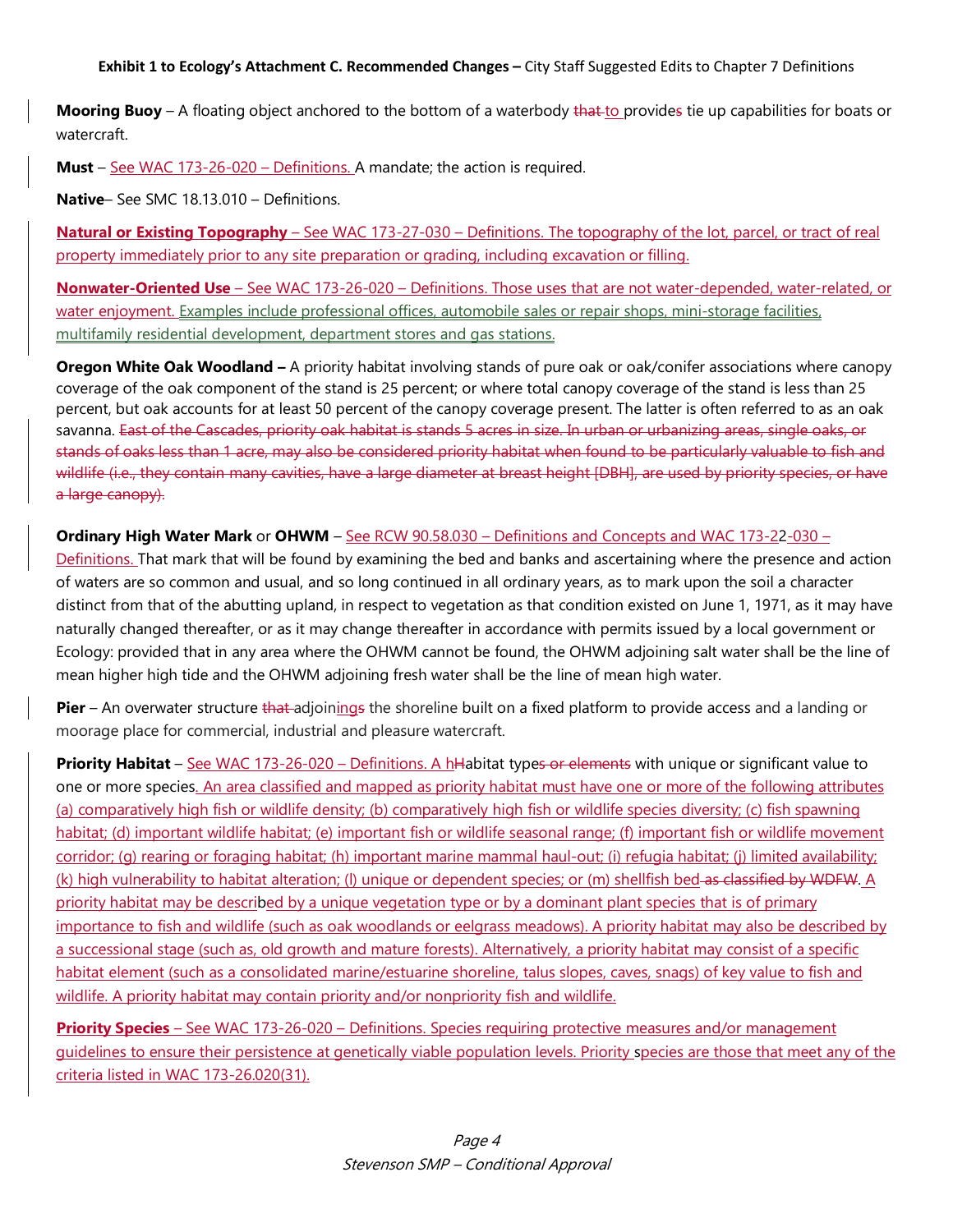## **Exhibit 1 to Ecology's Attachment C. Recommended Changes –** City Staff Suggested Edits to Chapter 7 Definitions

**Public Interest** – See WAC 173-27-030 – Definitions. The interest shared by the citizens of the state or community at large in the affairs of government, or some interest by which their rights or liabilities are affected including, but not limited to, an effect on public property or on health, safety or general welfare resulting from a use or development.

**Restoration, Restore, Restoration** or **Ecological Restoration** – See WAC 173-26-020 – Definitions. The re-establishment or upgrading of impaired ecological shoreline processes or functions. This may be accomplished through measures including, but not limited to, re-vegetation, removal of intrusive shoreline structures and removal or treatment of toxic materials. For the purposes of permitting, proposals for fish acclimation facilities are considered a form of restoration. Restoration does not imply a requirement for returning the shoreline area to aboriginal or pre- European settlement conditions.

**River Delta** – See WAC 173-22-030 – Definitions. Those lands formed as an aggradational feature by stratified clay, silt, sand and gravel deposited at the mouths of streams where they enter a quieter body of water. The upstream extent of a river delta is that limit where it no longer forms distributary channels.

**Shall** – See WAC 173-26-020 – Definitions. A mandate; the action is required must be done.

**Shorelands** or **Shoreland Area** – Those lands extending landward for 200 feet in all directions as measured on a horizontal plane from the OHWM; floodways and contiguous floodplain areas landward 200 feet from such floodways; and all wetlands and river deltas associated with the streams, lakes, and tidal waters which are subject to the provisions of this chapter; the same to be designated as to location by Ecology. Optional areas allowed by RCW 90.58.030 are not included by the City.

**Shoreline Habitat and Natural Systems Enhancement Projects – those Those activities proposed and conducted** specifically for the primary purpose of establishing, restoring, or enhancing habitat for priority species in the shoreline.

**Shoreline Stabilization** – actions Actions taken to address erosion impacts to property and dwellings, businesses, or structures caused by natural processes (e.g., current, flood, tides, wind, wave action, etc.). These actions include structural and non-structural methods.

**Shoreline Stabilization**, **Nonstructural** - Shoreline stabilization methods includinge building setbacks, relocation of the structure to be protected, ground water management, and/or planning and regulatory measures to avoid the need for structural stabilization.

**Shoreline Stabilization, Structural** — Shoreline stabilization methods can beincluding "hard" or "soft types. Hard structural stabilization measures refer to those with solid, hard surfaces, such as concrete bulkheads. These static structures are traditionally constructed of rock, concrete, wood, metal, or other materials that deflect, rather than absorb, wave energy. Soft structural measures rely on softer materials (e.g., vegetation, drift logs, gravel, etc.). They are intended to absorb wave energy, mimicking the function of a natural beach. Examples of soft and hard stabilization techniques are listed below.

**Shorelines** – See RCW 90.58.030 – Definitions and Concepts. All of the water areas of the state, including reservoirs and their associated shorelands, together with the lands underlying them, except those areas excluded under RCW 90.58.030(2)(d).

**Shorelines of Statewide Significance** – See RCW 90.58.030 – Definitions and Concepts. A select category of shorelines of the state, defined in RCW 90.58.030(2)(f), including larger lakes and rivers with higher flow.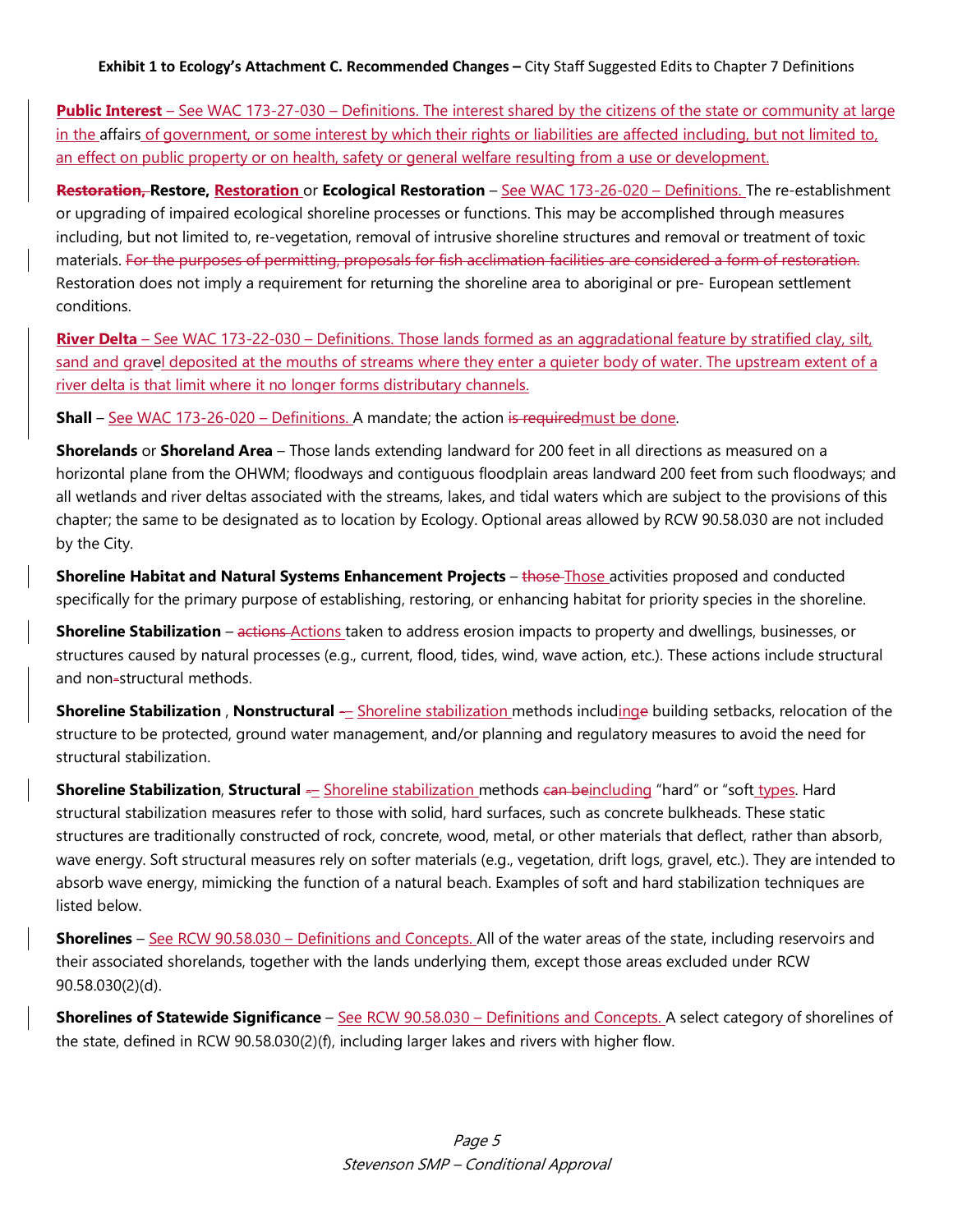**Shorelines of the State** – See RCW 90.58.030 – Definitions and Concepts. The total of all "shorelines" and "shorelines of statewide significance" within the state.

**Significant Vegetation Removal** – See WAC 173-26-020 – Definitions. The removal or alteration of trees, shrubs, and/or ground cover by clearing, grading, cutting, burning, chemical means, or other activity that causes significant ecological impacts to functions provided by such vegetation. The removal of invasive or noxious weeds does not constitute significant vegetation removal. Tree pruning, not including tree topping, where it does not affect ecological functions, does not constitute significant vegetation removal.

**Soil Bioengineering –** An applied science that combines structure, biological and ecological concepts to construct living structures that stabilizes the soil to control erosion, sedimentation and flooding using live plant materials as a main structural component.

**Stream** – See SMC 18.13.010 – Definitions and WAC 173-22-030 – Definitions.

**Structure** – See WAC 173-27-030 – Definitions. A permanent or temporary edifice or building, or any piece of work artificially built or composed of parts joined together in some definite manner, whether installed on, above, or below the surface of the ground or water, except for vessels.

**Substantial Development** – See RCW 90.58.030 – Definitions and Concepts. Any development of which the total cost or fair market value exceeds \$7,047, or any development which materially interferes with the normal public use of the water or shorelines of the state. The dollar threshold established here is adjusted for inflation by OFM every five years, beginning July 1, 2007, based upon changes in the consumer price index during that time period, as defined by RCW 90.58.030(3)(e). Some activities shall not be considered substantial developments for thepurpose of this SMP; see also SMP Chapter 2.

**Substantially Degrade** – See WAC 173-26-020 – Definitions. To cause significant ecological impact.

**Transportation Facilities** – Those structures and developments that aiding in land and water surface movement of people, goods, and services (e.g., .-They include roads, and highways, bridges, and causeways, bikeways, trails, and railroad facilities, etc.).

**Utilities, Accessory** – Utilities composed of small-scale distribution and collection facilities connected directly to development within the shoreline area. (e.g., Examples include local power, telephone, cable, gas, water, sewer, and stormwater service lines, etc.).

**Utilities, Primary** – Utilities comprising trunk lines or mains that serve neighborhoods, areas and cities. (e.g., Examples include solid waste handling and disposal sites, water transmission lines, sewage treatment facilities, sewage lift stations and mains, power generating or transmission facilities, gas storage and transmission facilities, and stormwater mains and regional facilities, etc.).

**Variance** – See WAC 173-27-030 – Definitions. A means to grant relief from way by which an adjustment is made in the application of the specific bulk, dimensional or performance standards set forth in this SMP and not a means to vary a use of a shoreline. regulations of this title to a particular piece of property, which property, because of special circumstances applicable to it, is deprived of privileges commonly enjoyed by other properties in the same zone or vicinity and which adjustment remedies disparity in privileges. A variance is a form of special exception.

**Vessel** – See WAC 173-27-030 – Definitions. Ships, boats, barges, or any other floating craft which are designed and used for navigation and do not interfere with the normal public use of the water.